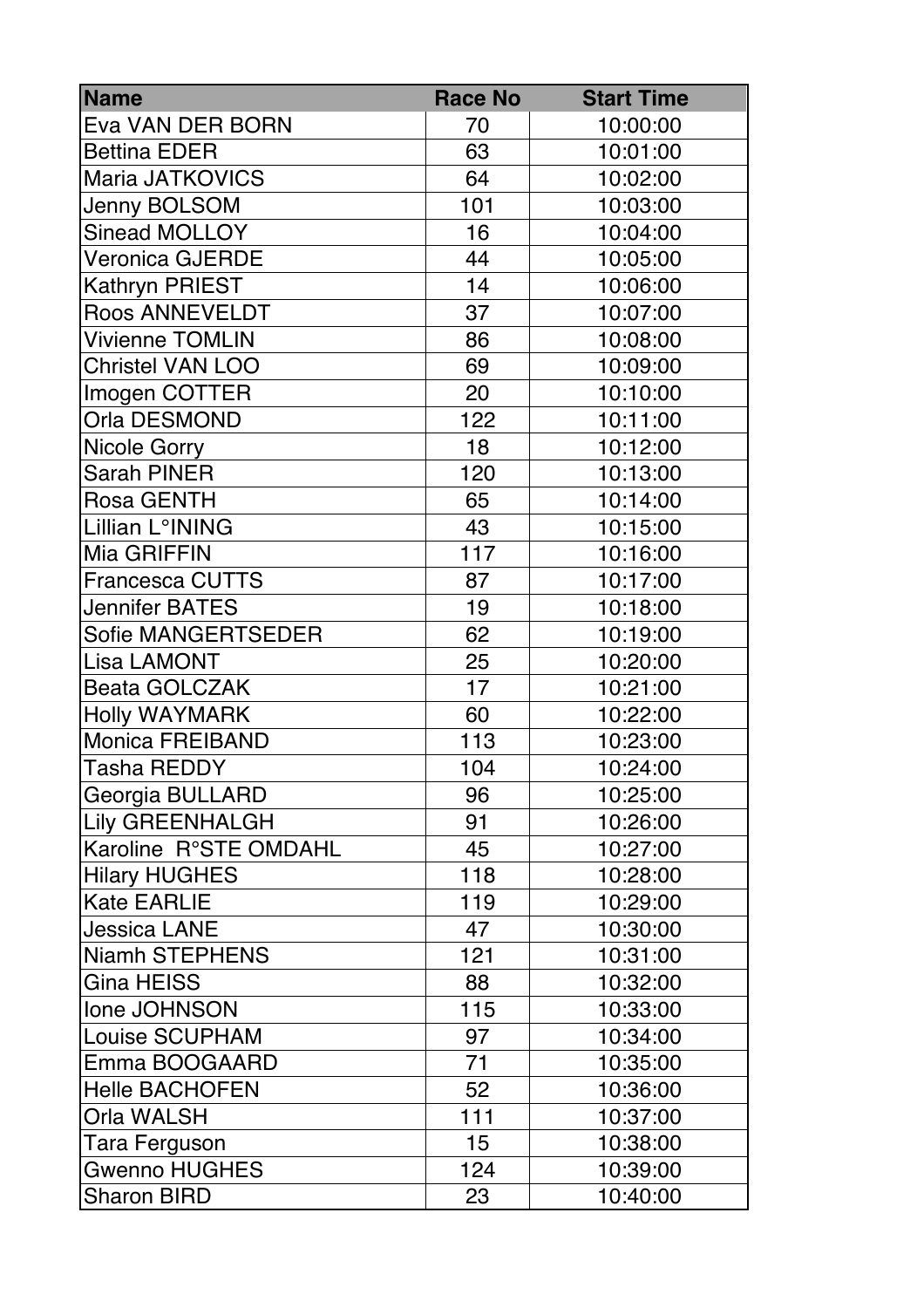| <b>Elizabeth BENNETT</b>     | 85             | 10:41:00 |
|------------------------------|----------------|----------|
| Aagtje Dijkman               | 73             | 10:42:00 |
| <b>Margriet KLOPPENBURG</b>  | 105            | 10:43:00 |
| Lorna BOWLER                 | 83             | 10:44:00 |
| Ayla RUDGLEY                 | 49             | 10:45:00 |
| <b>Juul HUBERT</b>           | 39             | 10:46:00 |
| <b>Elynor BACKSTEDT</b>      | 81             | 10:47:00 |
| Andrea TERJESEN              | 41             | 10:48:00 |
| Jenny HOLL                   | 99             | 10:49:00 |
| Pernilla VAN ROZELAAR        | 72             | 10:50:00 |
| Sophie PULFORD               | 48             | 10:51:00 |
| <b>Samah Khaled</b>          | 54             | 10:52:00 |
| <b>Maddie GAMMONS</b>        | 103            | 10:52:30 |
| Ellen MCDERMOTT              | 93             | 10:53:00 |
| <b>Elizabeth-Jane HARRIS</b> | 13             | 10:54:00 |
| Noúmie Abgrall               | 35             | 10:55:00 |
| <b>Typhaine LAURANCE</b>     | 33             | 10:56:00 |
| <b>Eileen BURNS</b>          | 22             | 10:57:00 |
| <b>Kylie WATERREUS</b>       | 50             | 10:58:00 |
| <b>Isabel ELLIS</b>          | 82             | 10:59:00 |
| Sophie ALMEIDA               | 58             | 11:00:00 |
| <b>Louise HART</b>           | 80             | 11:01:00 |
| <b>Emma AHLSTRAND</b>        | 30             | 11:02:00 |
| Tilina LEVIN                 | 26             | 11:03:00 |
| <b>Anna BADEGRUBER</b>       | $\overline{2}$ | 11:04:00 |
| <b>Helen RALSTON</b>         | 78             | 11:05:00 |
| Michelle GEOGHEGAN           | 112            | 11:06:00 |
| India GRANGIER               | 59             | 11:07:00 |
| Cecilia LE BRIS              | 31             | 11:08:00 |
| <b>Tone HATTELAND LIMA</b>   | 42             | 11:09:00 |
| <b>Anais MORICHON</b>        | 56             | 11:10:00 |
| <b>Femke GEERIS</b>          | 67             | 11:11:00 |
| Joanne THOM                  | 94             | 11:12:00 |
| Josie KNIGHT                 | $\overline{4}$ | 11:13:00 |
| <b>Molly PATCH</b>           | 90             | 11:14:00 |
| <b>Helene GERARD</b>         | 32             | 11:15:00 |
| <b>Anna DOCHERTY</b>         | 98             | 11:16:00 |
| <b>Alice BARNES</b>          | 8              | 11:17:00 |
| Lucie JOUNIER                | 34             | 11:18:00 |
| <b>Frida KNUTSSON</b>        | 27             | 11:19:00 |
| Alicja VERHAGEN              | 36             | 11:20:00 |
| <b>Lauren CREAMER</b>        | 106            | 11:21:00 |
| <b>Desiree EHRLER</b>        | 66             | 11:22:00 |